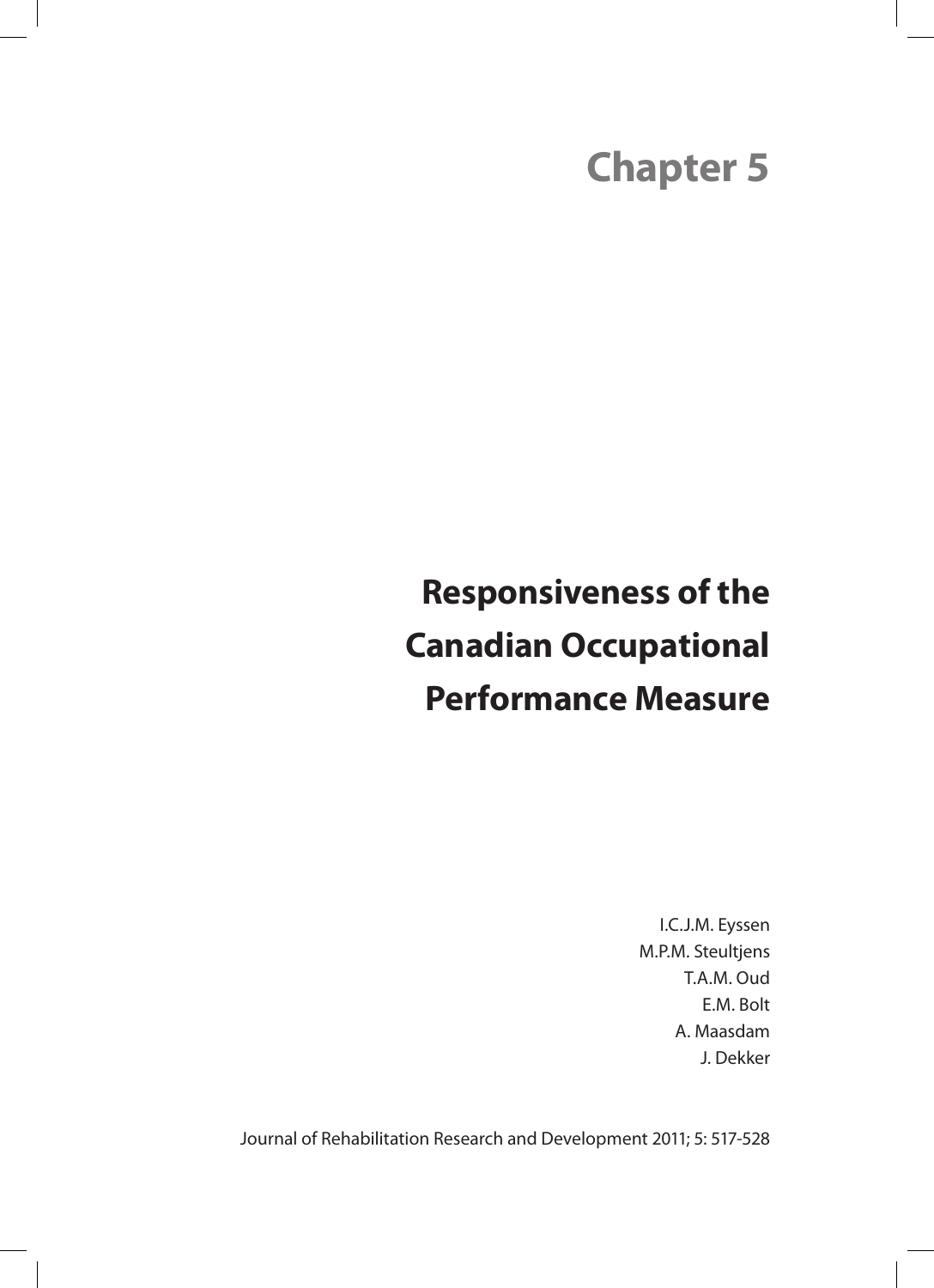# **Abstract**

#### **Objective**

This study evaluated the responsiveness of the Canadian Occupational Performance Measure (COPM), an individualized, client-centered outcome measure for the identification and evaluation of self-perceived occupational performance problems.

#### **Methods**

We recruited 152 consecutive patients with various diagnoses, admitted to the outpatient clinic of two occupational therapy departments, to complete a COPM interview and three self-reported health status questionnaires on two occasions: prior to the start of occupational therapy treatment and 3 months later. The three questionnaires were the Sickness Impact Profile (SIP68), the Disability and Impact Profile (DIP), and the Impact on Participation and Autonomy (IPA). We assessed criterion responsiveness by calculating the area under the curve (AUC) for the receiver operating characteristic curve and the optimal cutoff values for the COPM scores. To determine construct responsiveness, we calculated correlations between the change in COPM scores and the change in the SIP68, DIP, and IPA scores.

#### **Results**

The AUC ranged from 0.79 to 0.85, and the optimal cut-off values for the performance scores and satisfaction scores ranged from 0.9 to 1.9. We found significant positive correlations between the COPM scores and the SIP68, DIP, and IPA scores.

#### **Conclusion**

The capability of the COPM to detect changes in perceived occupational performance issues is supported.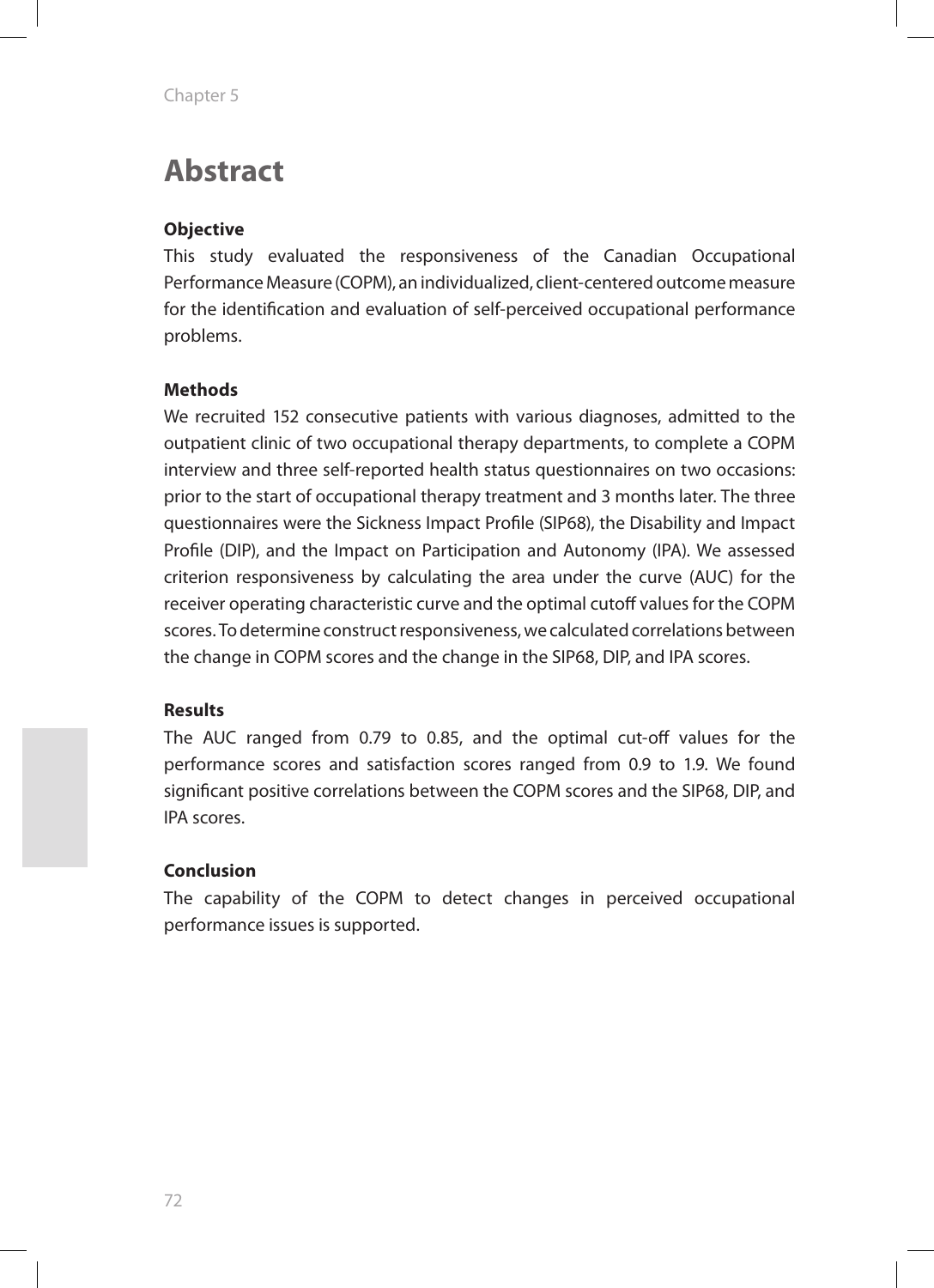### **Introduction**

In rehabilitation, reducing disabilities and attaining independence and selfdetermination are important goals.<sup>1</sup> Assessment should therefore focus on disabilities and various aspects of occupational performance.<sup>2-3</sup> Occupational performance can be defined as the ability to choose, organize, and satisfactorily perform meaningful actions that are needed to look after oneself, enjoy life, and contribute to the social and economic fabric of a community.<sup>4</sup> This implies that not all clients need to share the same definition of enhanced occupational performance<sup>5</sup> and that not all clients with the same clinical status have the same goals or responses to treatment. Although many physiological measures provide clinicians with information, they often correlate poorly with functional capacity and well-being, the areas that are most important for clients.<sup>6</sup> A client-centered evaluation of occupational performance, i.e., with the Canadian Occupational Performance Measure (COPM)<sup>7</sup>, can help account for individual changes.

The COPM is an outcome measure designed to help clients identify, prioritize, and evaluate important issues they encounter in occupational performance.<sup>7</sup> This individualized outcome measure is used to assess a client's self-perception of actual performance and satisfaction with this performance over time. The assessment is conducted with a semistructured interview format and a structured scoring method and aims to assess change in a client's self-perception in occupational performance over time.<sup>7</sup> The conceptual basis of the COPM is derived from the Canadian Model of Occupational Performance, which is now extended to the Canadian Model of Occupational Performance and Engagement.4,7-8

The clinimetric properties of the COPM have been studied in various situations. The reproducibility of the performance and satisfaction scores was found to be poor for the individually identified problems and moderate to high for the scores averaged over all the problems identified by a client.<sup>7,9-13</sup> Supportive evidence was found for the content, convergent, and divergent validities of the COPM.<sup>2,7,9,11,13-18</sup> Clinical utility, evaluated in a number of different studies, supported the use of the COPM for a variety of clients in different settings.<sup>13,17,19-26</sup> The COPM is designed to not only identify the client's perceived problems but also determine whether these problems have changed over time. The capability of a measure to detect change over time is referred to as its responsiveness.<sup>27-28</sup>

The difference between validity and responsiveness is that validity refers to the validity of a single score and responsiveness refers to the validity of a change score.29 As a logical consequence, criterion and construct responsiveness can be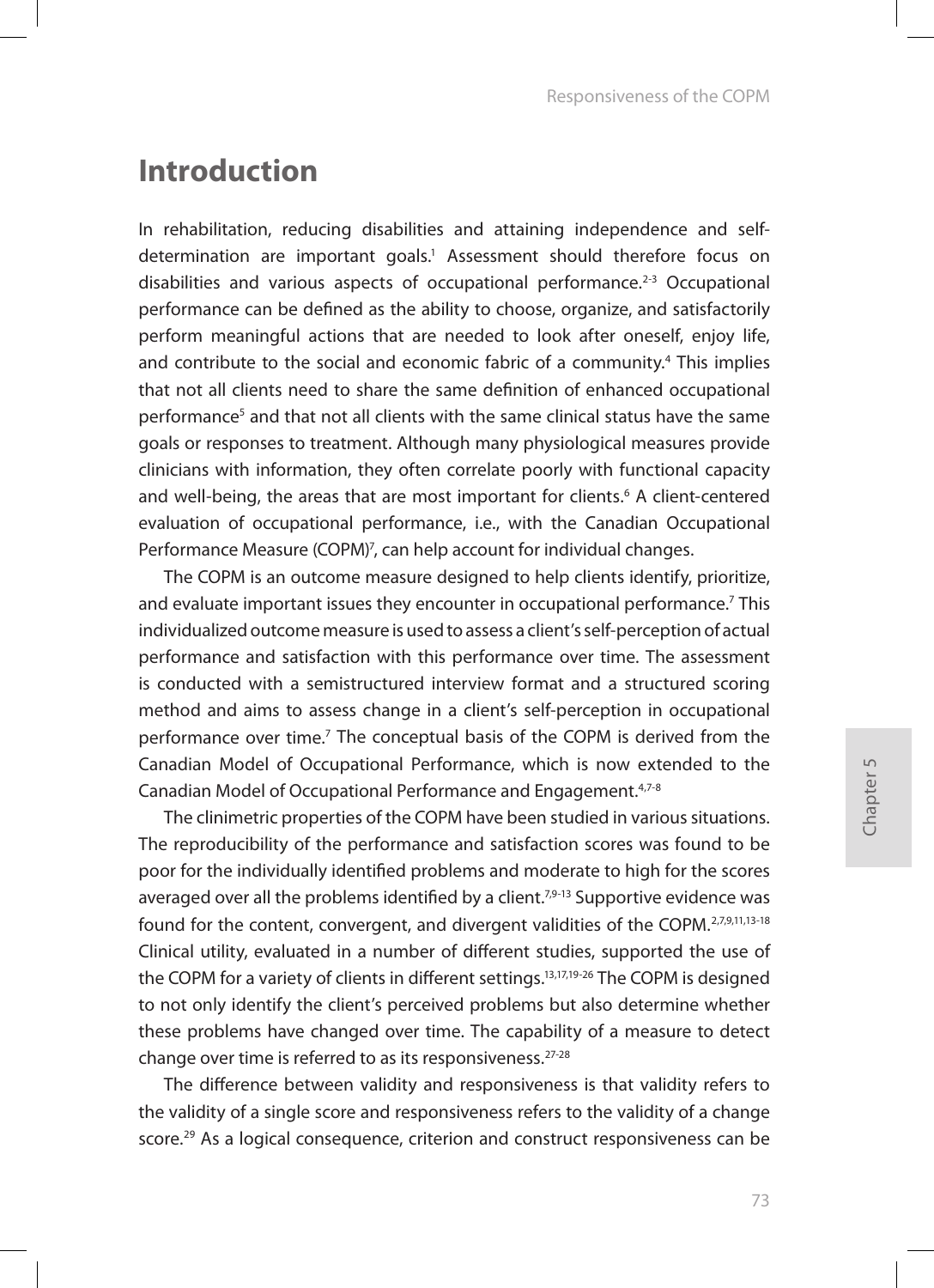defined analogous to criterion and construct validity.29 Criterion responsiveness is defined as the extent to which change in scores on a particular instrument relates to change in the gold standard. Construct responsiveness is defined as the extent to which change in scores on a particular instrument relates to change in other measures.

Various approaches exist for measuring responsiveness.28-32 Inappropriate measures of responsiveness are the use of effect sizes and related measures such as standardized response mean and relative efficacy statistics.33 A suitable method to assess responsiveness is calculating change scores for clients whose health is expected to have changed and to examine the correlation with corresponding changes in a reference measure or transition indices.<sup>30-32</sup>

Several studies have indicated that the COPM is sensitive to change.<sup>2-3,7,12-13,20,34-35</sup> However, some of these studies are unpublished<sup>7</sup>, used no criterion standard<sup>3,7</sup>, or focused on a small study population<sup>12,34</sup> or specific diagnoses.<sup>20,34-35</sup>. Therefore, the responsiveness of the COPM needs to be further evaluated.

The main objective of the present study was to evaluate the responsiveness of the COPM in a population of outpatients receiving occupational therapy interventions. Our evaluation was based on two research questions:

- 1. To what extent is the COPM able to detect improvement over time (criterion responsiveness)?
- 2. To what extent do changes in the COPM correlate with changes in other measures (construct responsiveness)?

Additionally, we evaluated the feasibility of the COPM and the correlation between the satisfaction and performance scores of the COPM.

### **Methods**

#### **Study population and assessors**

We recruited consecutive clients with various conditions who were newly referred to the outpatient occupational therapy departments of the Academic Medical Centre and the VU (Vrije Universiteit) University Medical Centre in Amsterdam. All clients received oral and written information about the study. Our intent was to include 150 clients, 75 in each center.

Inclusion criteria were 18 years or older, perceived limitations in more than one activity of daily living, and an outpatient treatment indication for occupational therapy. Clients who were currently receiving occupational therapy or had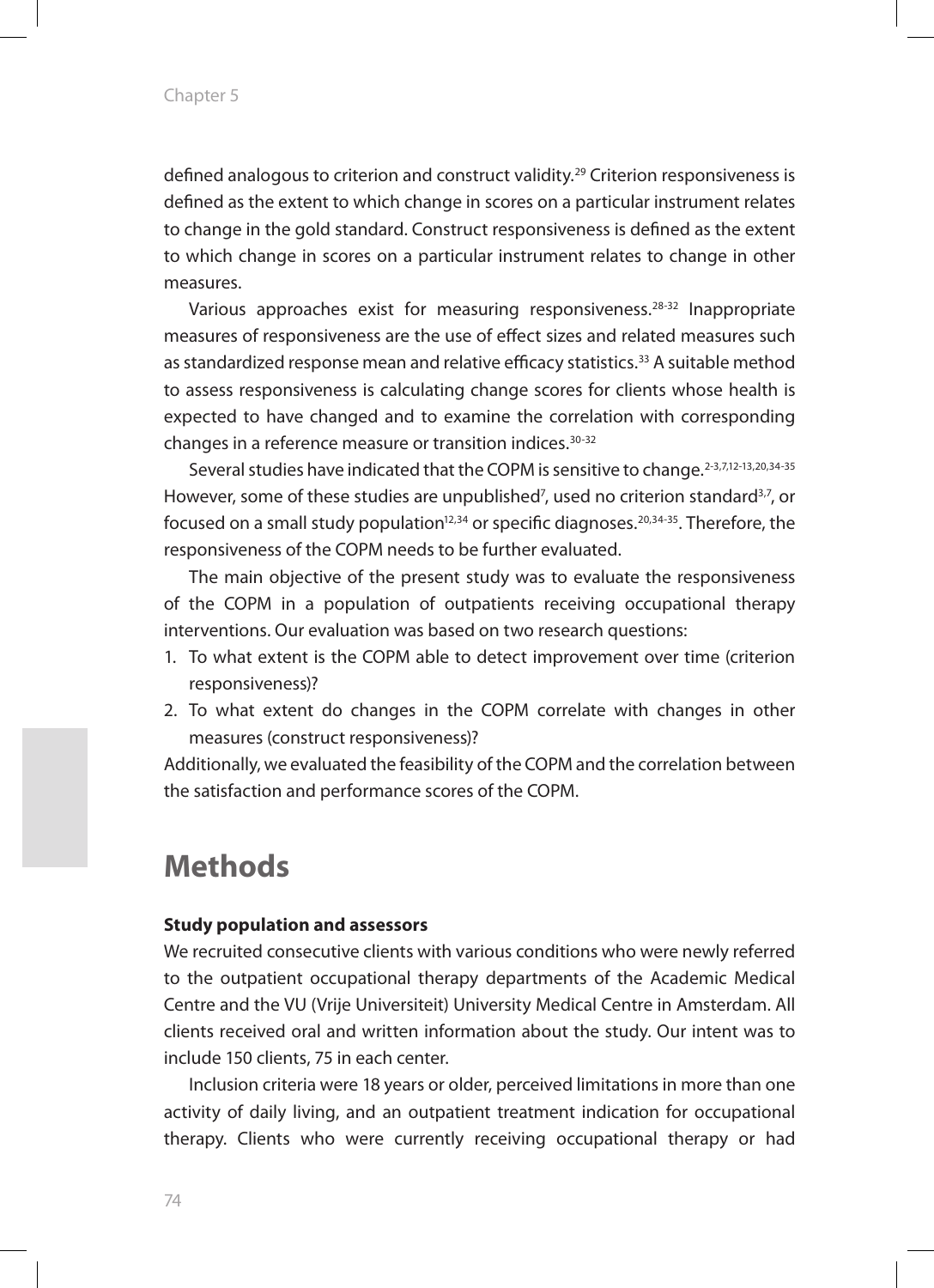insufficient understanding of the Dutch language were excluded. Written informed consent was obtained from all participants.

Four assessors, two in each hospital, collected the data. They were all occupational therapists trained in administering the COPM. The assessors were not involved in the therapy sessions; the assessments were performed independently from the provided occupational therapy.

#### **Instruments**

The official Dutch translation of the COPM was used.<sup>36</sup> With the COPM, the therapist helps the client identify activities that the client "wants, needs, or is expected to perform"7 and in which the client experiences problems with the actual performance or is dissatisfied with the level of performance. Accordingly, the client prioritizes up to five problems that are the most urgent or important and rates each of these problems on an ordinal 10-point scale regarding performance (where  $1 =$  "not able to do it at all" and  $10 =$  "able to do it extremely well") and satisfaction (where  $1 =$  "not satisfied at all" and  $10 =$  "extremely satisfied"). We obtained the mean scores for performance and satisfaction by summing the ratings for performance and satisfaction over the prioritized problems and dividing them by the number of prioritized problems. For an evaluation over time, at a later date the client again rates the performance and satisfaction regarding the prioritized problems of the first COPM interview. Mean scores can be compared with the mean scores of the first COPM.

To assess the criterion responsiveness, we used a transition index<sup>37-38</sup> to measure the perceived change in the problems as prioritized by the COPM. The perceived change in problems was graded on a 7-point ordinal scale, where  $1 =$ "totally diminished" and  $7 =$  "much worse." The transition index was pretested in a small group ( $n = 10$  outpatients) and did distinguish between improved and unimproved patients. Patient-reported health transition questions that describe the magnitude and direction of change in general or specific health over a given period are a valid approach to measuring change and have been widely used as external criteria in the evaluation of responsiveness.<sup>38-39</sup>

We assessed the construct responsiveness by comparing the COPM scores with the scores for the Sickness Impact Profile (SIP68), the Disability and Impact Profile (DIP), and the Impact on Participation and Autonomy (IPA). All these instruments include scales and/or subscales on the activities and participation domain of the International Classification of Functioning, Disability and Health<sup>40</sup> and aim to measure the impact or importance of a condition on functioning.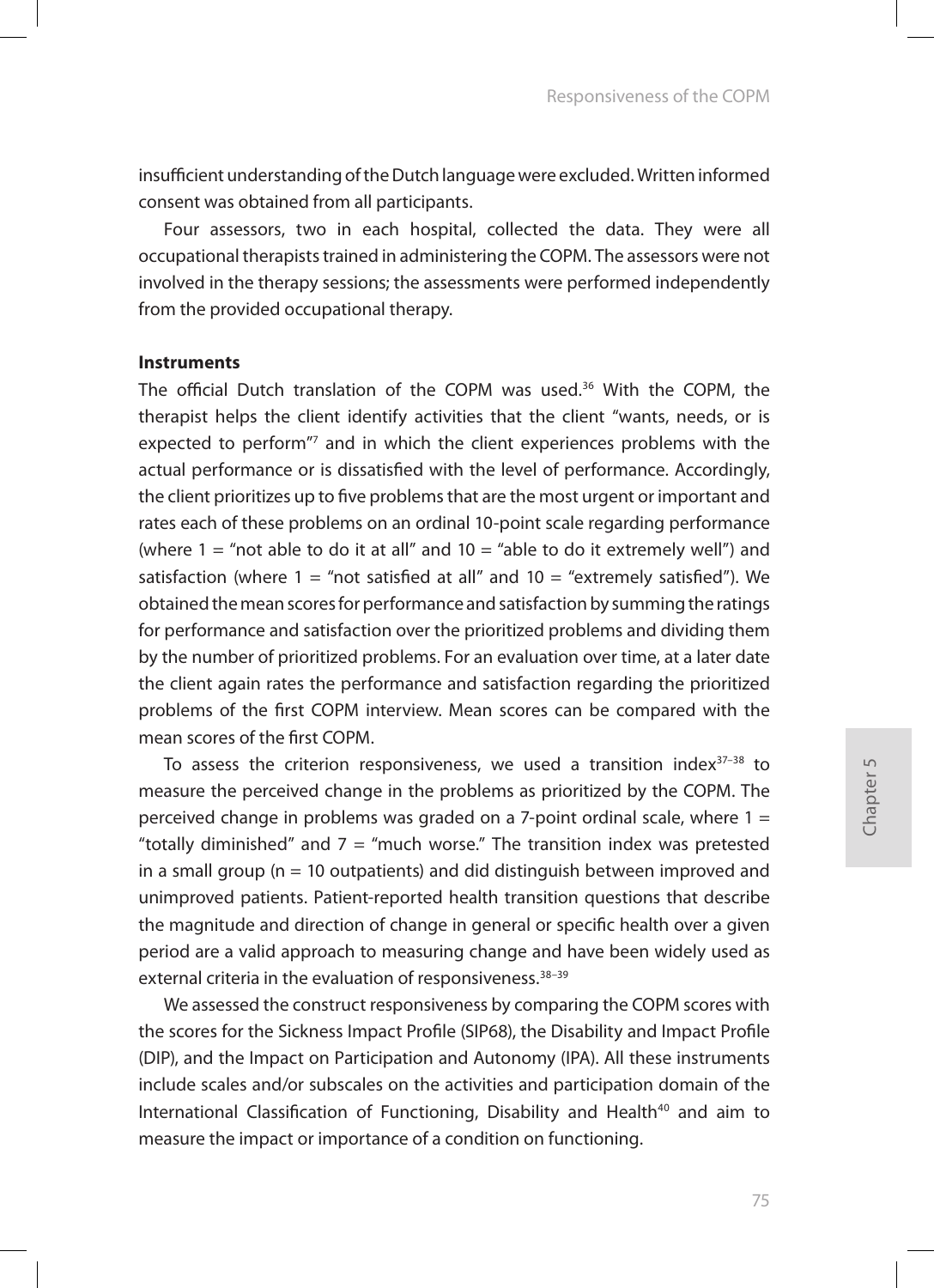The SIP68, a generic measure used for assessing the impact of illness on daily functioning and behavior<sup>41-42</sup>, consists of 68 items that are all dichotomously scored. The items are categorized into six subscales: somatic autonomy (e.g., getting dressed, transfers), mobility control (behavior related to walking and arm function), psychological autonomy and communication (e.g., concentration, alertness, talking), emotional stability (the effect of health status on emotional behavior), social behavior, and "mobility range" (instrumental daily activities). Subscale scores and an overall score can be calculated from the number of confirmed sickness impact items. The SIP68 is a reliable instrument and a valid discriminative method able to detect changes in health-related functional status.41

The DIP is a self-administered questionnaire concerning activities that may be restricted because of a disabling disease.43–44 It consists of 39 questions about symptoms (3 items) and the five domains: mobility (10 items), self-care (6 items), social activities (10 items), communication (5 items), and psychological status (5 items). Every question is rated on a 0- to 10-point scale for the current level of disability (0: maximal disability, 10: no disability) and for the importance (impact) of that particular disability (0: not important at all, 10: most important of all). The validity of the DIP is satisfactory<sup>44-45</sup> and its reliability is acceptable.<sup>46</sup>

Weighted scores are calculated by determining the deficit from the normal situation by subtracting the actual disability score from 10 and multiplying this deficit by the impact score for that item. This calculation results in a combined deficit score that is divided by 100. This value is then subtracted from 1. The result is a weighted-item score, combining aspects of the disability and the impact of this disability.<sup>44,47</sup>

The authors of the DIP defined a weighted score of <0.50 as a "major disruption of quality of life".45 However, because the COPM is not a norm-referenced measure, taking "major disruptions" as the starting point for comparison with the COPM was not feasible. Therefore, we chose a milder cutoff score; weighted scores ≤0.65 are regarded as disruptions of quality of life.16

The IPA measures self-perceived participation.48–49 The IPA, a self-administered generic questionnaire, assesses the impact of a condition on two different aspects of participation. One aspect is the perceived participation and autonomy for 31 items reflected in 5 domain scores (autonomy indoors, family role, autonomy outdoors, social relations, and work/education). The other aspect concerns the experienced problems related to aspects of participation, reflected in eight problem-experience scores. Perceived participation is scored on a 5-point rating scale, ranging from 1 (very good) to 5 (very poor). The perceived problems are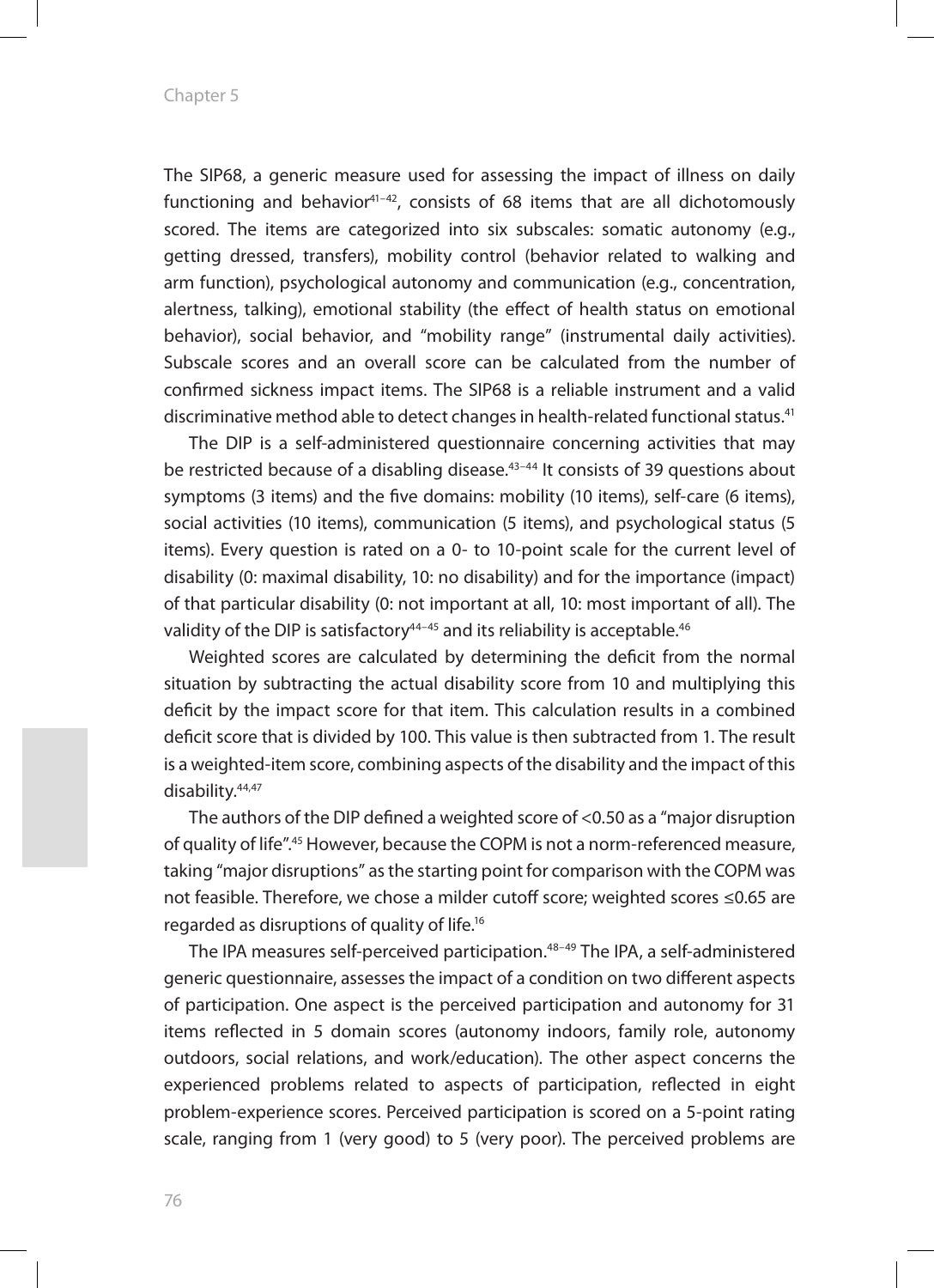scored on a 3-point rating scale ranging from 0 (no problem) to 2 (severe problem). For each domain, an overall score for the participation items is calculated, as well as one overall score for the eight problem-related experience items. The IPA is able to detect important within-person improvement over time, and its reliability and validity have been found to be good.<sup>48-49</sup>

To investigate the client's opinion about the feasibility of the COPM, we developed two questionnaires to evaluate the client's perception of the COPM assessment and reassessment. The questionnaires consisted of a 9-item version for the initial COPM assessment and a short 4-item version for the COPM reassessment. The items concerned the goal, the method used to identify the perceived problems, the amount of time involved, and the COPM scores. For example, was the aim of the interview clear to you? Was the interview an appropriate way to identify your problems? Was there enough time to tell your story? How did you experience rating the importance of your problems (was it easy/meaningful/annoying)? In the shorter reassessment version, the items about the identification of the perceived problems and the impact of scoring the importance of these problems were not included. The COPM experience could be rated as yes, partly, no, or no opinion.

#### **Procedure**

The clients were assessed twice. The assessors were blinded for the provided occupational therapy. The client and the occupational therapist planned the reassessment together 3 months after the first session or, if the therapy ended within 3 months, before the last occupational therapy session. A period of 3 months was chosen because we expected the occupational therapy to improve occupational performance by that time. The same assessor assessed each client twice, but because of difficulties in the planning, another assessor reassessed eight clients (6%).

At the first assessment, we collected demographic information (i.e., age, diagnosis, duration of disease, sex, living situation, and cultural background) and conducted the COPM interview. At the reassessment, we asked the client to rate his/her performance and satisfaction with the prioritized problems identified during the first COPM interview. At first, we obtained scores without showing the client or the assessor the scores for that first assessment (blind scores). Later, we showed the clients their scores for the first assessment and asked them to rate their performance and satisfaction again (reflection scores).

After the first COPM assessment and the reassessment, clients completed the SIP68, DIP, IPA, and questionnaires about their opinion of the COPM assessment (9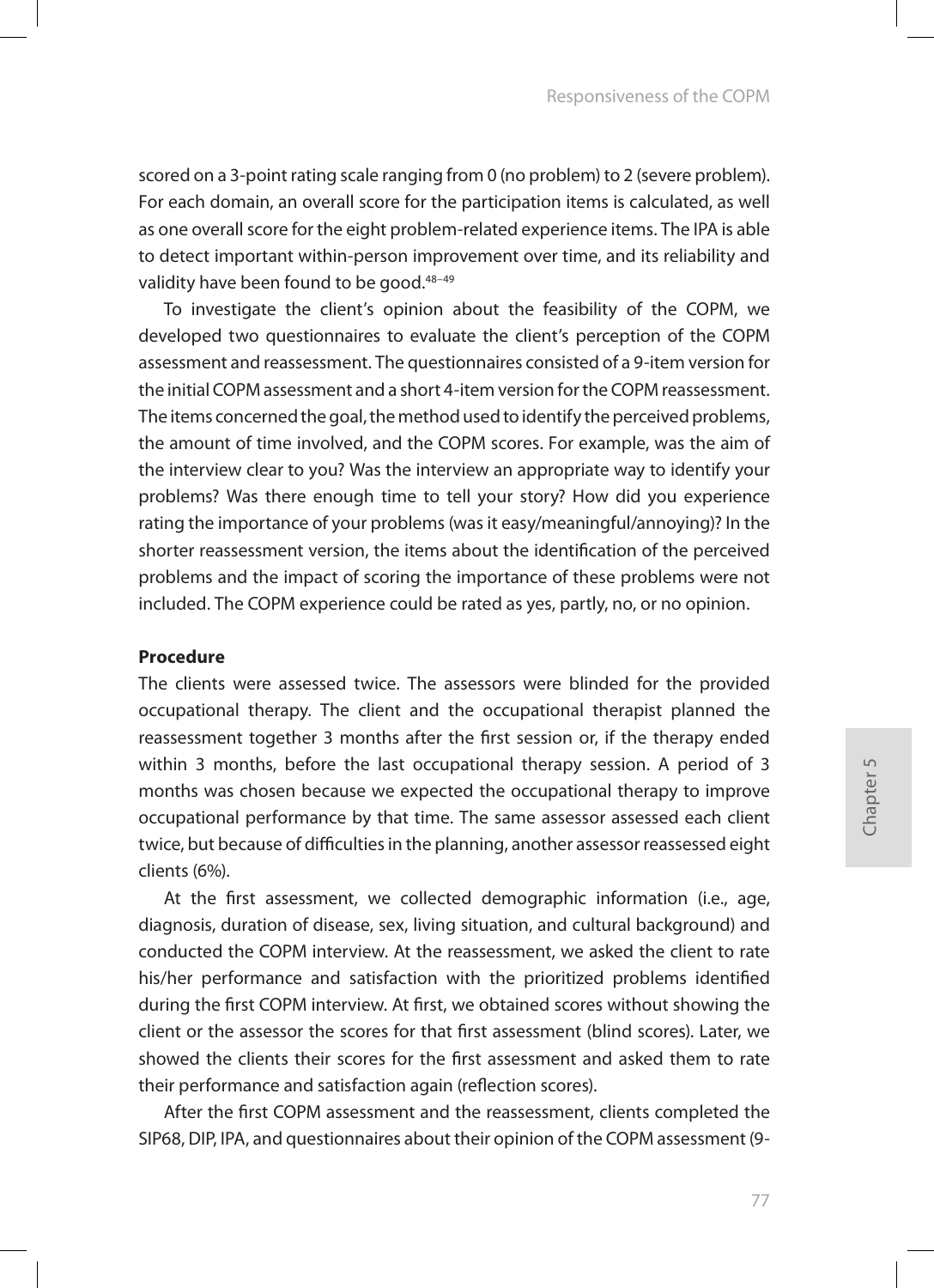item version) and the COPM reassessment (4-item version). After the reassessment, clients completed the transition index. The treating occupational therapist received the information obtained by the COPM assessment.

#### **Data analysis**

We assessed the responsiveness of the COPM performance and satisfaction scores by comparing the mean performance and the mean satisfaction scores of the first assessment with the mean scores of the reassessment, respectively. The data were analyzed in SPSS version 10.0 (SPSS, Inc; Chicago, Illinois).

#### *Criterion responsiveness*

To establish to what extent the COPM is able to detect improvement over time (criterion responsiveness), we used the transition index as an external standard to measure the perception of change.<sup>37-38</sup> Improvement was defined as a rating of totally diminished, diminished, or slightly diminished for at least three of the five problems on the transition index. Because the perceived occupational performance problems prioritized on the COPM are often translated into therapeutic goals for improving the client's problems, the focus of this study of the COPM's responsiveness is on identifying improvement. Clients who indicated deterioration (slightly worse, worse, or much worse) for at least three of the five problems on the transition index were excluded from the analyses. We then used receiver operating characteristic (ROC) curves<sup>32</sup> to assess the responsiveness of the COPM. The ROC method is considered appropriate for evaluating if a measure is as good as its "gold standard".32 The ROC curve plots the sensitivity (true positive rate) versus 1 minus the specificity (false negative rate) for each possible cutoff point of the COPM change scores, based on the absence of improvement as defined by the transition index.

The area under the curve (AUC) for the ROC represents the probability that a client will be correctly identified by the COPM as improved. An AUC of 0.5 indicates that the COPM is a nondiscriminating test (not accurate), whereas an AUC of 1.0 implies perfect accuracy in distinguishing improved from unimproved.<sup>50</sup> We also used the ROC curve to select an optimum cutoff point, which reflects the COPM change score that provides the optimal distinction between improved and unimproved clients. This cutoff score is the optimal trade-off between sensitivity and specificity and is defined as the COPM change score for the data point closest to the upper left corner of the ROC curve.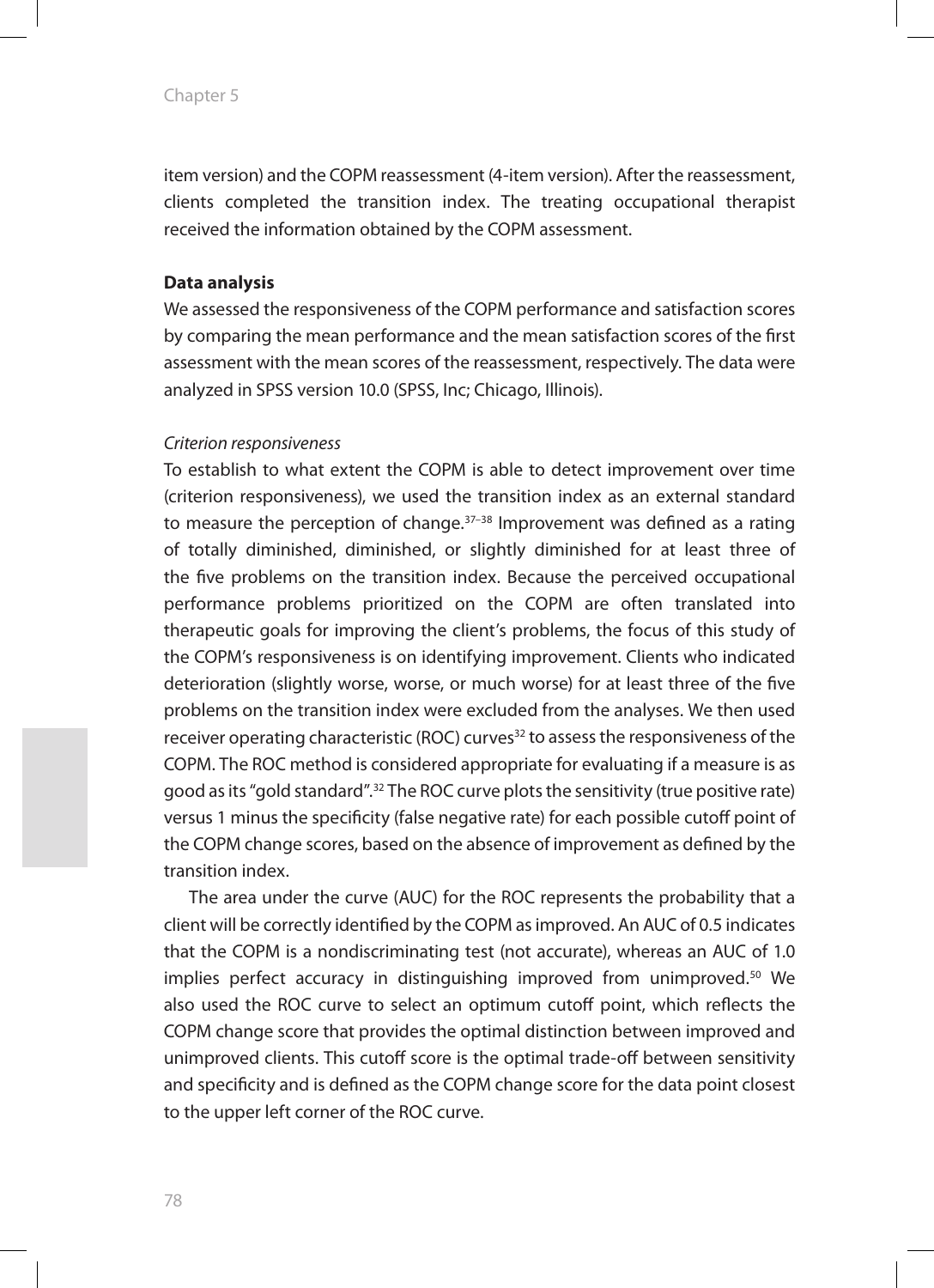#### *Construct responsiveness*

To study the relationship between the change in COPM scores and the change in SIP68, DIP, and IPA scores (construct responsiveness), we computed partial correlations between the reassessment scores for these measures, controlling for the scores for the initial assessment. Correlations were considered low  $( $0.20$ )$ , moderate (between 0.20 and 0.50), or high ( $>0.50$ ) according to the recommendations of Cohen.51 We performed a one-tailed significance test. Because the COPM focuses on activities, we expected correlations to be found on the SIP68, DIP, and IPA scales for activities but not for impairment or behavior.

#### *Feasibility and correlations between performance and satisfaction scores*

We computed partial correlation coefficients (two-tailed significance test) to assess the correlation between the mean COPM performance reassessment scores and the mean satisfaction reassessment scores, controlling for initial assessment scores. To study the differences between the performance and the satisfaction scores, we performed paired t-tests between the changes (difference between the initial assessment and reassessment) in the COPM mean performance and mean satisfaction scores. We performed descriptive analyses on the results of the questionnaires, assessing the client's perception of the feasibility of the COPM.

### **Results**

#### **Study population**

Of the 243 clients invited to participate, 61 were unwilling and 30 were excluded because they did not fulfil the inclusion criteria (n=17) or could not be contacted  $(n=9)$ , or on the advice of a physician  $(n=1)$  or because of planning problems  $(n=3)$ . In total, 152 clients were included, all of whom gave informed consent. All clients were referred to the occupational therapy in the usual way and can therefore be considered typical for occupational therapy at the participating institutions. After referral, the clients were checked only according to the inclusion criterion. No significant differences existed in age ( $50 \pm 15$ , range  $20-84$  vs  $51 \pm 13$ , range  $25-83$ ) or sex (62% female in both groups) between the participating and nonparticipating clients. The time interval between the first and the second assessment was  $13 \pm 4$ (mean ± standard deviation) weeks.

Incomplete data were obtained from 14 clients (first assessment [n=7] and reassessment  $[n=7]$ ) because of a worsening health condition  $(n=3)$ , termination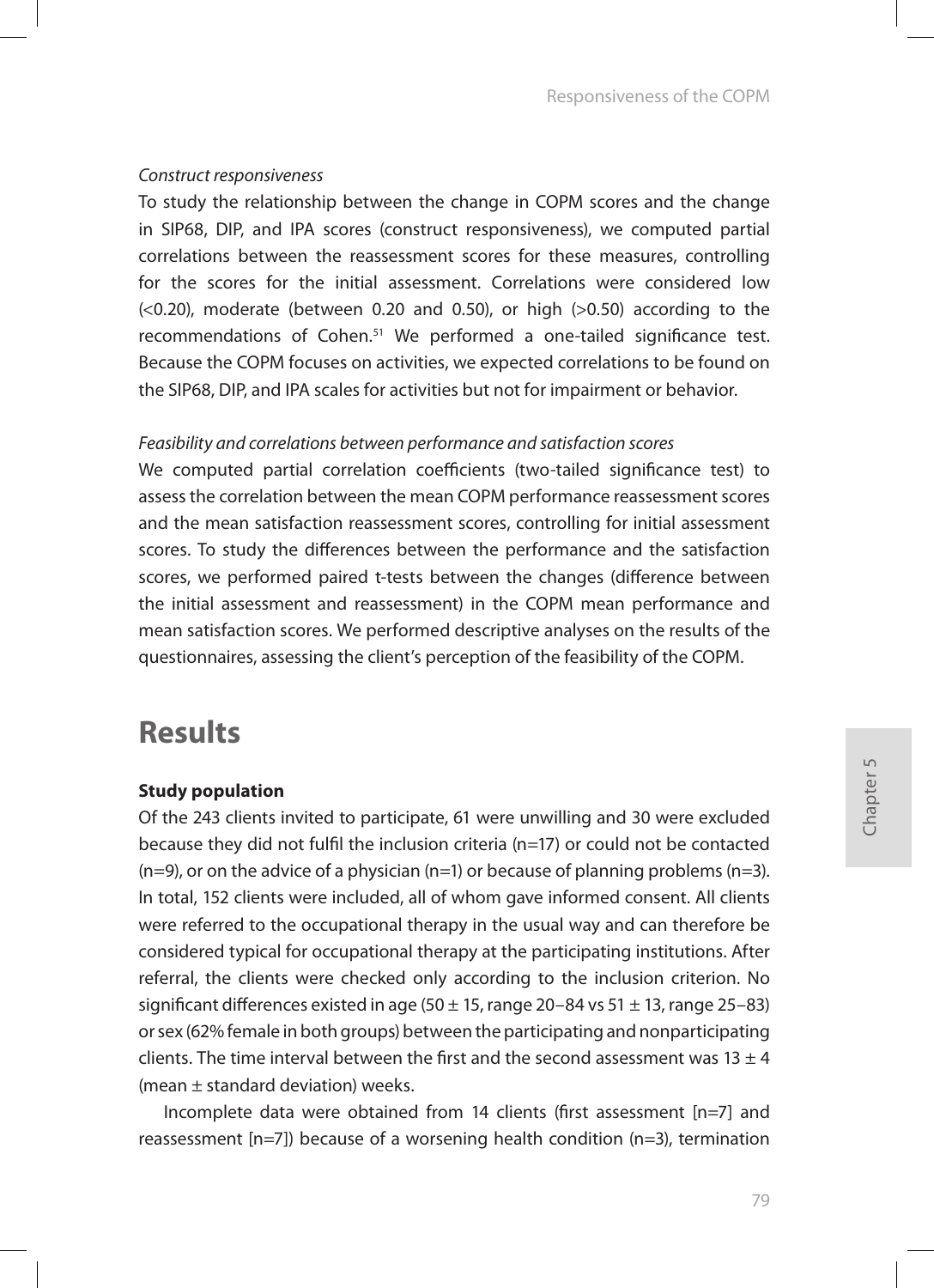of the occupational therapy sessions because of other priorities in the treatment (n=3), death (n=2), or nonresponse (n=6). Complete data were obtained from 138 clients, and their characteristics are presented in Table 5.1.

Several issues were addressed in the COPM. In the self-care category, these included, for example, cleaning vegetables, pulling up the duvet while in bed, driving a car, getting in and out of the bath, and dressing. In the productivity category, these included, for example, walking up or down stairs while carrying materials, typing on the personal computer, visiting other companies, storing groceries, and looking after grandchildren. In the leisure category, these included, for example, playing the cello, playing outside with children, walking the dog, and other uncategorized examples such as using the telephone while lying in bed or moving again after a period of inactivity.

| Characteristic                                                                                   | n     | Mean $\pm$ SD            | Range     |
|--------------------------------------------------------------------------------------------------|-------|--------------------------|-----------|
| Age                                                                                              |       | $51 \pm 13$              | $25 - 83$ |
| Sex (male / female)                                                                              | 53/85 |                          |           |
| Living Situation (living alone / together with others)                                           | 46/92 | $\overline{\phantom{a}}$ |           |
| Cultural Background other than Dutch                                                             | 19    |                          |           |
| Disease Duration of Diagnosis:                                                                   |       |                          |           |
| Disorders of Wrist, Hand, and Arm (e.g. repetitive strain injury,<br>fractures, tendon injuries) | 43    | $6 + 11$                 | $0 - 60$  |
| Central Neurological Disorders (e.g. multiple sclerosis,<br>cerebral injuries)                   | 39    | $5+6$                    | $0 - 30$  |
| Neuromuscular Diseases (e.g. post-polio syndrome,<br>limb girdle dystrophy)                      | 14    | $16 + 19$                | $0 - 65$  |
| Other Diagnoses (e.g. lumbago, osteoarthritis,<br>ankylosing spondylitis)                        | 42    | $9 + 16$                 | $0 - 47$  |

Table 5.1 Characteristics of study population (n=138). All values expressed in years

SD = standard deviation

#### **Criterion responsiveness**

We found significant differences between the mean COPM assessment and reassessment scores ( $p < 0.001$ ). On the transition index, 78 of the 138 clients indicated an improvement (57%), 40 clients indicated no change (29%), and 20 clients (14%) indicated deterioration. The clients indicating deterioration ( $n = 20$ ) were excluded from the criterion responsiveness analyses. Table 5.2 shows the change scores for the mean COPM performance and satisfaction scores.

Table 5.2 also presents the AUCs and the cutoff values for improvement in the COPM performance and satisfaction scores. The AUCs were 0.79 (blind scores) and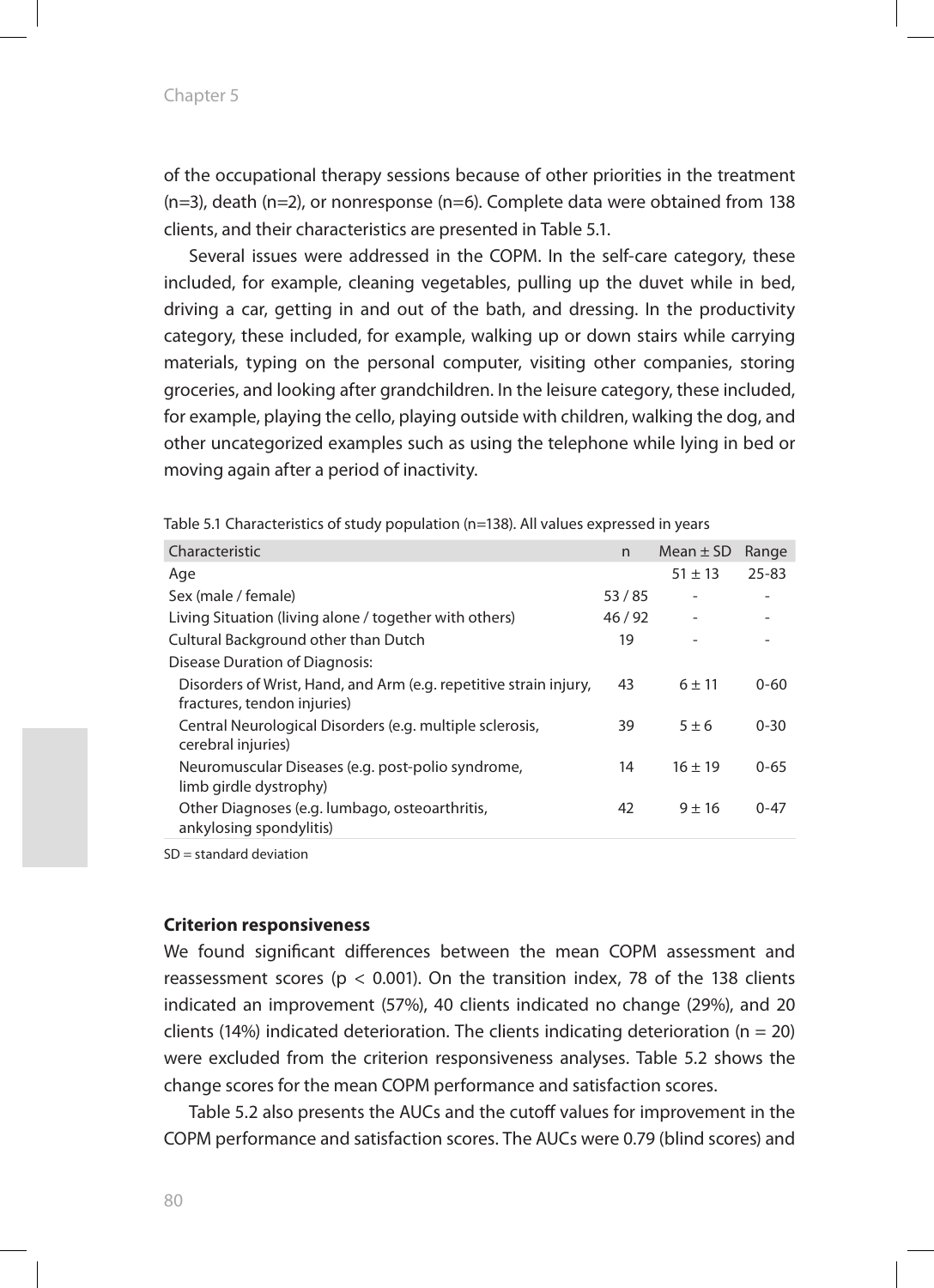0.85 (reflective scores). The optimal decision threshold (cutoff value) of the COPM for evaluating improvement perceived by the client ranged between 0.90 and 1.90 and was higher for the satisfaction scores than for the performance scores.

|                          | <b>Blind</b>           |                | Reflection    |                |  |  |
|--------------------------|------------------------|----------------|---------------|----------------|--|--|
|                          | Mean $\pm$ SD<br>Range |                | Mean $\pm$ SD | Range          |  |  |
| <b>COPM Performance</b>  |                        |                |               |                |  |  |
| Change Score             | $1.61 \pm 1.77$        | $-2.00-6.20$   | $1.61 + 1.70$ | $-1.80 - 6.20$ |  |  |
| Area Under Curve         | 0.79                   |                | 0.85          |                |  |  |
| Optimal Cut-Off Value    | 1.37                   |                | 0.90          |                |  |  |
| <b>COPM Satisfaction</b> |                        |                |               |                |  |  |
| Change Score             | $2.13 \pm 2.03$        | $-1.60 - 8.50$ | $2.08 + 2.00$ | $-1.80 - 8.50$ |  |  |
| Area Under Curve         | 0.79                   |                | 0.85          |                |  |  |
| Optimal Cut-Off Value    | 1.90                   |                | 1.45          |                |  |  |

Table 5.2 Change scores and responsiveness of the COPM (area under curve [AUC] and optimal cut-off value) (n=118)

#### **Construct responsiveness**

Most of the partial correlations between the COPM and the SIP68, DIP, and IPA were significant ( $p < 0.01$ ) and positive but moderate (varying between 0.21 and 0.44) (Table 5.3). As expected, correlations between the COPM and the other measures were higher for the SIP68, DIP, and IPA subscales related to activities than for the subscales related to impairment and behavior. Low correlations were found for the SIP68 emotional stability subscale (e.g., impatience, anger) and the SIP68 psychological autonomy and communication subscale (e.g., concentration, problem-solving), the DIP communication subscale (e.g., hearing, talking, seeing), and the IPA social relations subscale (e.g., social intercourse, respect).

We found no significant correlation between the COPM and the SIP68 mobility control subscale. Fewer significant correlations existed between the COPM and the SIP68 than between the COPM and the DIP or the IPA (Table 5.3).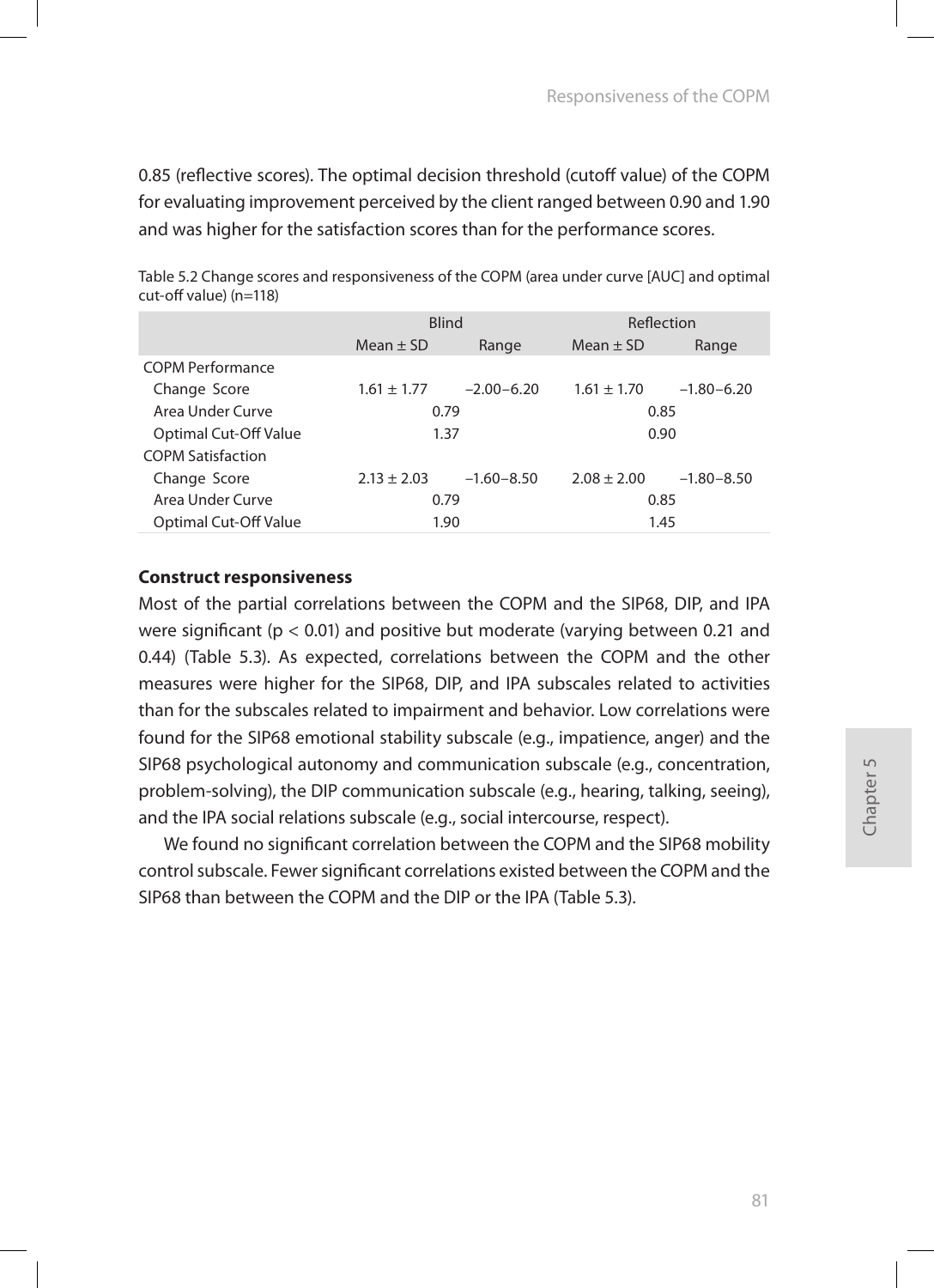Table 5.3 Partial correlations between the COPM reassessment scores and reassessment scores of, respectively, categories of the SIP68, DIP, and IPA, controlling for the effect of initial assessment scores

|                                          | COPM performance      |                       | <b>COPM</b> satisfaction |                       |
|------------------------------------------|-----------------------|-----------------------|--------------------------|-----------------------|
|                                          | <b>Blind</b>          | Reflection            | <b>Blind</b>             | Reflection            |
| SIP 68 category                          |                       |                       |                          |                       |
| Somatic Autonomy                         | $0.2090^{+}$          | $0.2292^{+}$          | $0.1677*$                | $0.1600*$             |
| <b>Mobility Control</b>                  | 0.0164                | 0.0020                | 0.0322                   | 0.0167                |
| Social Behavior                          | $0.2150^{+}$          | $0.2143^{+}$          | $0.2359^{+}$             | 0.2106 <sup>†</sup>   |
| <b>Emotional Stability</b>               | 0.0246                | 0.0326                | 0.0970                   | 0.0880                |
| <b>Mobility Range</b>                    | $0.4043^{+}$          | $0.4072^{+}$          | $0.3566^+$               | $0.3402^{+}$          |
| Psychological Autonomy and Communication | 0.0019                | 0.0059                | 0.0155                   | 0.0056                |
| <b>DIP Category</b>                      |                       |                       |                          |                       |
| Symptology                               | 0.1412                | $0.1876*$             | $0.2266^+$               | $0.2213^{+}$          |
| <b>Mobility</b>                          | $0.3983^{+}$          | 0.4200 <sup>†</sup>   | $0.4240^{+}$             | $0.4362^{+}$          |
| Self-Care                                | $0.2725^{+}$          | $0.2789^{+}$          | $0.3026^{+}$             | $0.3015^{+}$          |
| <b>Social Activities</b>                 | 0.2308 <sup>†</sup>   | $0.2109^{+}$          | $0.2420^{+}$             | $0.2431^{+}$          |
| Communication                            | 0.1383                | 0.1417                | 0.1420                   | $0.1473*$             |
| <b>Psychosocial Status</b>               | $0.2137$ <sup>+</sup> | 0.2506 <sup>†</sup>   | $0.2653^{+}$             | $0.3092^{+}$          |
| <b>IPA Category</b>                      |                       |                       |                          |                       |
| Autonomy Indoors                         | $0.3463^{+}$          | $0.3221$ <sup>+</sup> | $0.3853^{+}$             | $0.3671$ <sup>+</sup> |
| <b>Family Role</b>                       | $0.3646^+$            | $0.3490^{+}$          | $0.4100^{+}$             | $0.3987$ <sup>+</sup> |
| <b>Autonomy Outdoors</b>                 | $0.3656^+$            | $0.3485^{+}$          | 0.4048 <sup>†</sup>      | $0.3917^{+}$          |
| <b>Social Relations</b>                  | $0.1498*$             | 0.1290                | $0.2218^{+}$             | $0.2102^{+}$          |
| Work and Education                       | $0.2693^{+}$          | $0.2447$ <sup>+</sup> | $0.3194^{+}$             | $0.2954^{+}$          |
| Problem-related experience               | $0.3141^{+}$          | $0.3121$ <sup>+</sup> | $0.3949^{+}$             | 0.3806 <sup>†</sup>   |

\*: *p* < 0.05

 $\dagger: p < 0.01$ 

SIP: Sickness Impact Profile; DIP: Disability and Impact Profile; IPA: Impact on Participation and Autonomy

#### **Feasibility and correlations between performance and satisfaction scores**

The partial correlation between the mean COPM performance and the satisfaction reassessment scores was 0.92 (p < 0.001). We found significant differences for the blind scores (0.51  $\pm$  1.11), as well as for the reflection scores (0.49  $\pm$  1.03), between the changes (reassessment minus the initial assessment) in the mean performance and the mean satisfaction scores ( $p < 0.001$ ).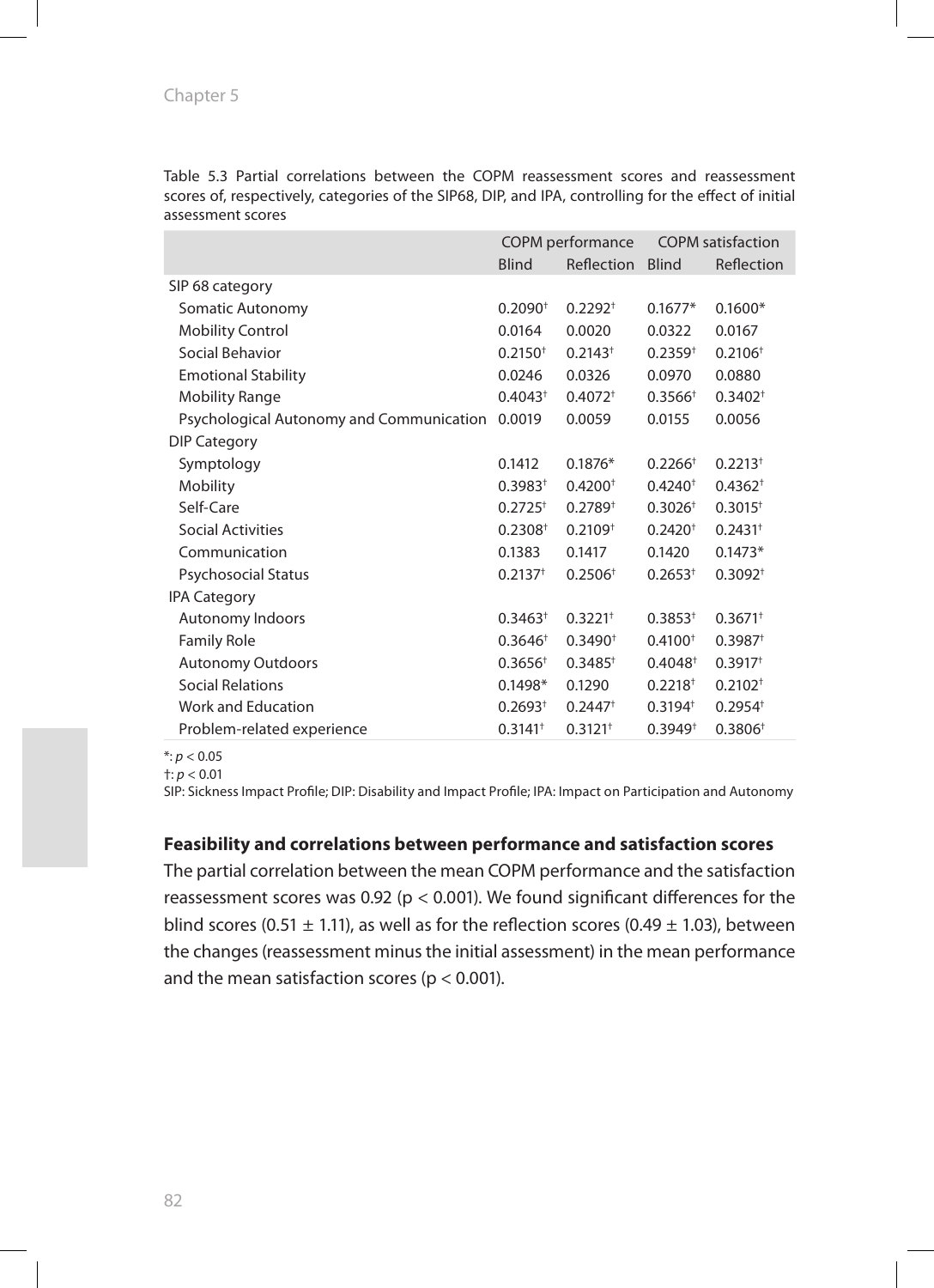|                                                 |            | <b>Assessment COPM</b> |           |                | <b>Reassessment COPM</b> |        |                |                      |
|-------------------------------------------------|------------|------------------------|-----------|----------------|--------------------------|--------|----------------|----------------------|
| Variable                                        | <b>Yes</b> | Partly                 | <b>No</b> | No.<br>Opinion | Yes                      | Partly | N <sub>o</sub> | <b>No</b><br>Opinion |
| Clear Purpose                                   | 98.6       | 1.4                    |           |                | 96.4                     | 2.9    | 0.7            |                      |
| Good method to<br>identify problems             | 92.8       | 7.2                    |           |                |                          |        |                |                      |
| Sufficient space/time                           | 97.8       | 2.2                    |           |                |                          |        |                |                      |
| Giving scores for importance:                   |            |                        |           |                |                          |        |                |                      |
| Easy                                            | 22.8       | 49.3                   | 27.9      |                |                          |        |                |                      |
| Meaningful                                      | 80.0       | 17.0                   | 1.5       | 1.5            |                          |        |                |                      |
| Annoying                                        | 4.5        | 13.4                   | 79.9      | 2.2            |                          |        |                |                      |
| Giving scores for performance and satisfaction: |            |                        |           |                |                          |        |                |                      |
| Easy                                            | 25.9       | 40.0                   | 34.1      |                | 46.4                     | 36.2   | 15.9           | 1.4                  |
| Meaningful                                      | 81.6       | 14.0                   | 2.2       | 2.2            | 79.7                     | 14.5   | 2.2            | 3.6                  |
| Annoying                                        | 5.3        | 12.0                   | 81.2      | 1.5            | 2.9                      | 7.2    | 87.7           | 2.2                  |

Table 5.4 Client's perception of the COPM assessment and reassessment  $\frac{96}{10}$  (n = 138)

Clients' perceptions of the COPM assessment and reassessment are presented in Table 5.4. At the initial assessment, more than 90 percent of the clients indicated that the purpose of the COPM interview was clear and that the COPM was a good way to identify the perceived problems. At the first assessment, 22.8 percent of the clients indicated that it was easy to give scores for importance and 25.9 percent indicated that it was easy to give scores for performance and satisfaction. Approximately 80 percent indicated that it was meaningful, and 5 percent of the clients indicated that it was annoying to give scores. At the reassessment, the number of clients who indicated that it was easy to give performance and satisfaction scores increased significantly from 25.9 to 46.4 percent ( $p < 0.001$ ).

# **Discussion**

This study focused on the responsiveness of the COPM. The criterion responsiveness of the COPM indicated good discriminatory power of the COPM to detect improvement from no improvement. The authors of the COPM manual noticed that, because the COPM is an individualized measure, the meaning of the change scores may vary for each individual, but when the COPM is used for research, setting a change level (cutoff value) a priori is best.<sup>52</sup> Results of the criterion responsiveness in our study showed optimum decision thresholds (cutoffs) between clients who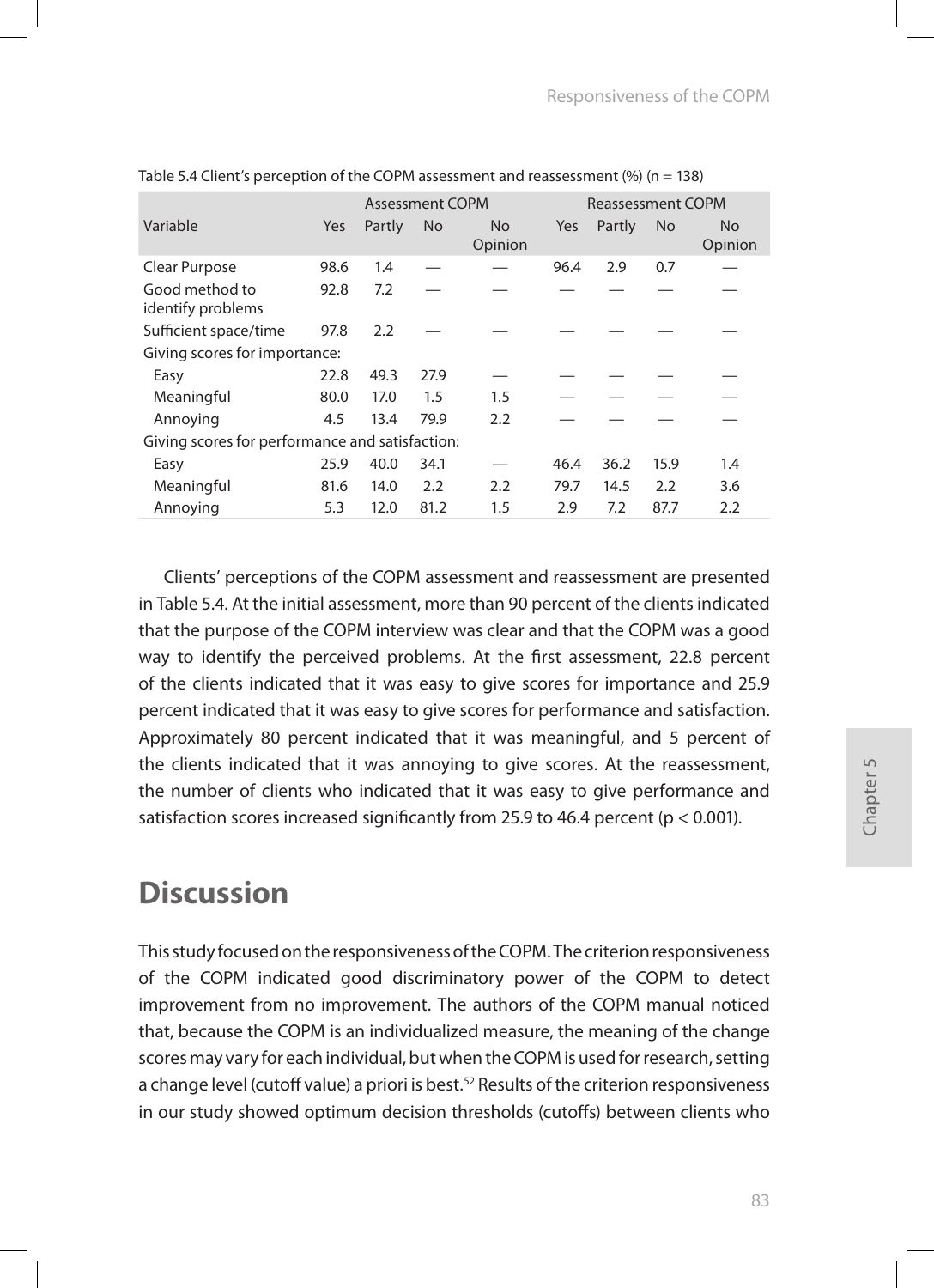improved and clients who did not improve. These cutoff values were lower than the 2-point difference indicated in the COPM manual as clinically important.<sup>7</sup>

We used an external standard, a transition index, to establish the criterion responsiveness. However, the use of such indexes can be questionable because their reliability and validity are difficult to verify and because the assessment of change is psychologically difficult, as a subtraction has to be made from the present and the initial state.53 A solution for this dilemma is to show patients their previous scores.49 Despite some disadvantages, transition indexes are useful alternatives when a treatment of known efficacy is missing.49 They have proven to be useful external standards against which to compare change scores on health status measures.54 In the present study, the COPM and the transition index were both used to evaluate the client's perceived problems. The results showed that the measured changes reflected what the client considered to be a relevant change.

The construct responsiveness of the COPM was also supported in this study, because the change scores on the COPM showed significant correlations with the domains of other instruments (SIP68, DIP, and IPA) related to activities and not on the domains related to impairment and to social and emotional behavior. The absence of significant correlations can occur because, in many disorders, no clear relationship exists between impairments and either performance or problemrelated experience.7,55

The significant correlations were moderate, probably because the COPM offers significant individual variance<sup>16</sup> because the COPM incorporates the individual client perspectives, expectations, and preferences in an outcome measure. With scoring systems that are based on individualized measures, the clients assess themselves. This method of measurement seems to show an improved sensitivity to change in health-related functional status compared with conventional methods that are less focused on the integration of individual patient perspectives.<sup>28</sup>

The lower correlations between the COPM and the subscales of the SIP68 than between the COPM and both the DIP and the IPA can be explained because the SIP68 provides no information about the distinction between the inability to perform an activity and the perception that this is a problem.

The COPM reassessment scores can be obtained with<sup>56</sup> and without<sup>7</sup> showing clients the results of the initial assessment (reflective scoring and blind scoring). The results of our study supported the responsiveness of both types of scoring. However, the results also showed that the discriminatory power of the COPM to detect improvement was lower for the blind scores than for the reflection scores. The cutoff values for the reflection scores were also lower than for the blind scores.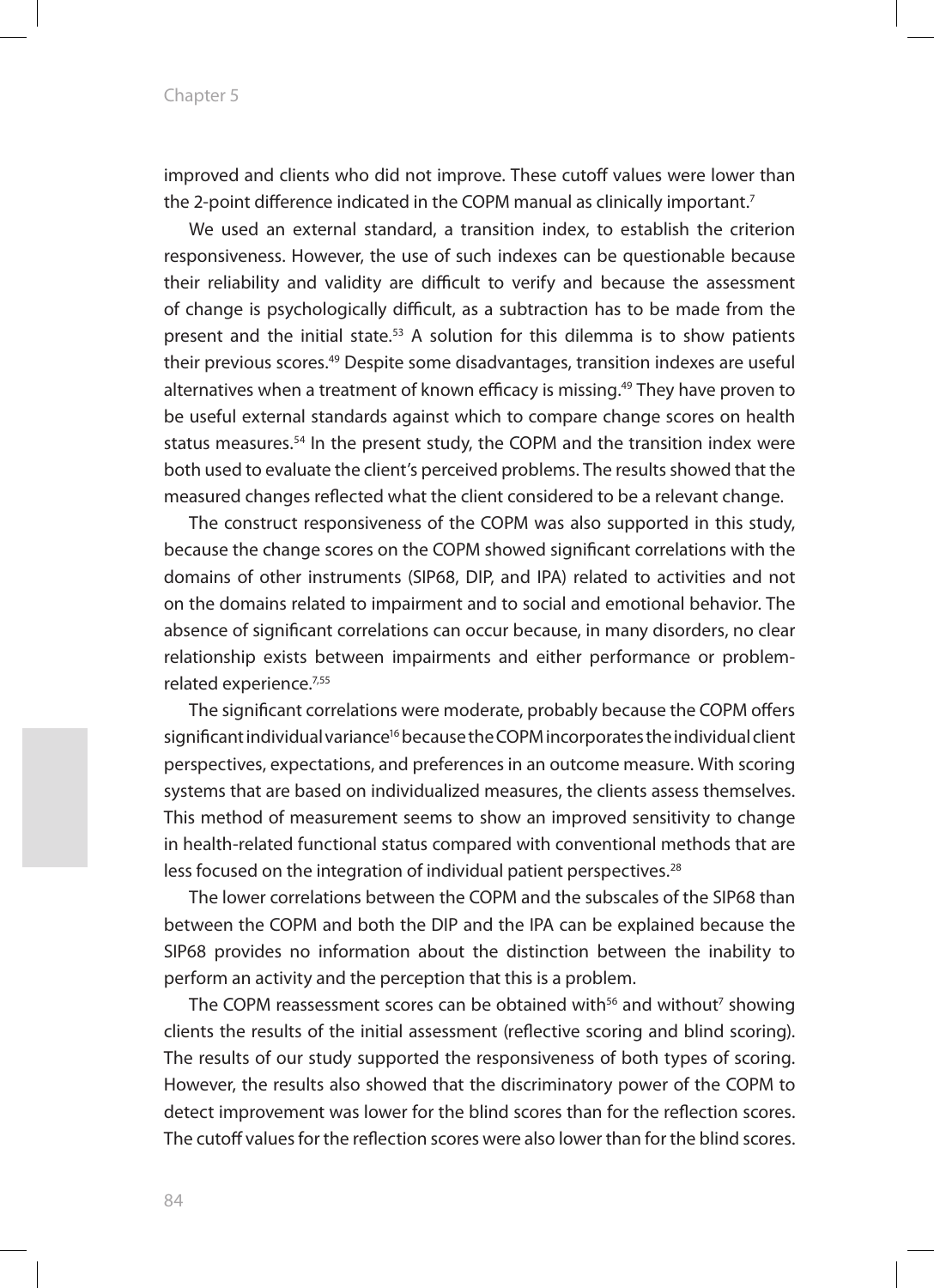These results demonstrate that when the COPM is used for evaluation over time, results will be interpreted differently if the initial scores are shown prior to the reassessment. If one's primary interest is to detect changes over time, showing clients the scores of their initial assessment during the reassessment appears to help avoid problems in remembering the value of the activity as scored at the initial assessment. If one's primary interest is to detect the current perception, then showing clients their previous scores does not appear advisable.<sup>52</sup>

The performance and satisfaction scores of the COPM in the present study were highly correlated. Significant correlations have also been found in other studies for the changes in scores17,22,56 and for the scores at the initial assessment and at the reassessment.<sup>23,26</sup> A possible reason for the significant correlations is that clients have difficulty interpreting the difference between the concepts of performance and satisfaction. If these two concepts are measuring the same feature, the necessity of using scores for both performance and satisfaction is questionable.

The results of our study also demonstrated that the change scores for satisfaction were 0.5 higher than the change scores for performance. These results are supported by Persson et al., who found in a study focusing on a pain management program that the improvement in satisfaction seemed to be greater than the actual change in occupational performance.<sup>23</sup> Most likely, a reevaluation of occupational performance took place.<sup>23</sup> An increase in satisfaction might reflect the process of adopting new skills and coping strategies and more adequate acceptance of an altered life situation.<sup>23</sup> By talking to the client about the differences between the performance and satisfaction scores, one can obtain important information about this process of reevaluation. Further research is needed to determine the necessity of using both scores, i.e., the performance score and the satisfaction score.

Finally, we asked the clients about their experiences with the COPM. Several studies indicated that the use of scales for scoring may be abstract and difficult for some clients.13,21 Although we also found that scoring was difficult for many clients during the first COPM assessment, clients also said they thought that the COPM was a good way to identify their problems. Also, during the reassessment, the number of clients who found the scoring easy increased significantly. Possible reasons are that clients find it easier to rate their problems with performance and their satisfaction when they have used the rating scales before or when more attention is paid to their problems during the intervention.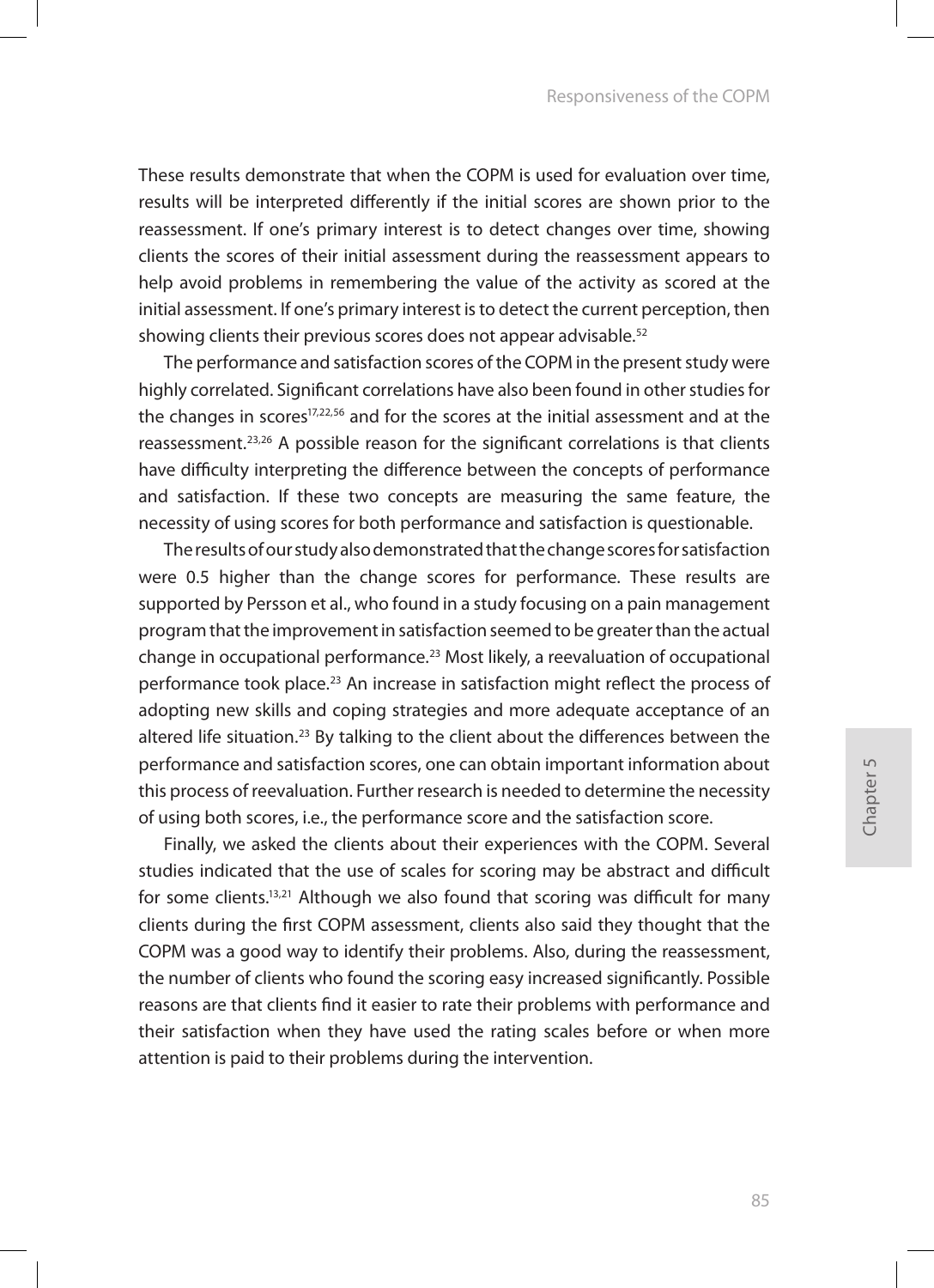# **Limitations**

In the present study, we chose to use a generic population and generic interventions to establish the responsiveness of the COPM. However, looking for differences in cutoff points for specific diagnostic groups, specific interventions, and different disease stadia or disease duration would also be interesting.

Also, in this study we focused on the capability of the COPM to detect change in time but we do not know whether the therapeutic goals were directed toward the issues reported on the COPM. The results of the COPM assessment were given to the occupational therapists to use these for therapeutic purposes, but the occupational therapists were free in their choice to use this information.

In our analysis, we also focused on improvement in time because we assumed that mostly the prioritized problems on the COPM are translated into therapeutic goals. Because we have not checked this assumption, one can question whether excluding the deteriorated patients was a good decision. Also interesting to know would be whether clients are deteriorated in time, e.g., because no therapy was provided or because the clients suffer from a progressive disease.

### **Conclusions**

Despite these limitations, our study has demonstrated that the COPM is an individualized, client-centered outcome measure that is sensitive to changes in the occupational performance and satisfaction of the client's most important problems in daily functioning. These changes over time were in accordance with the changes detected by other measurement instruments. Since both the construct and the criterion responsiveness of the COPM are supported by the results of this study, we conclude that the changes in the COPM scores appeared to validly represent the occupational performance of the client over time.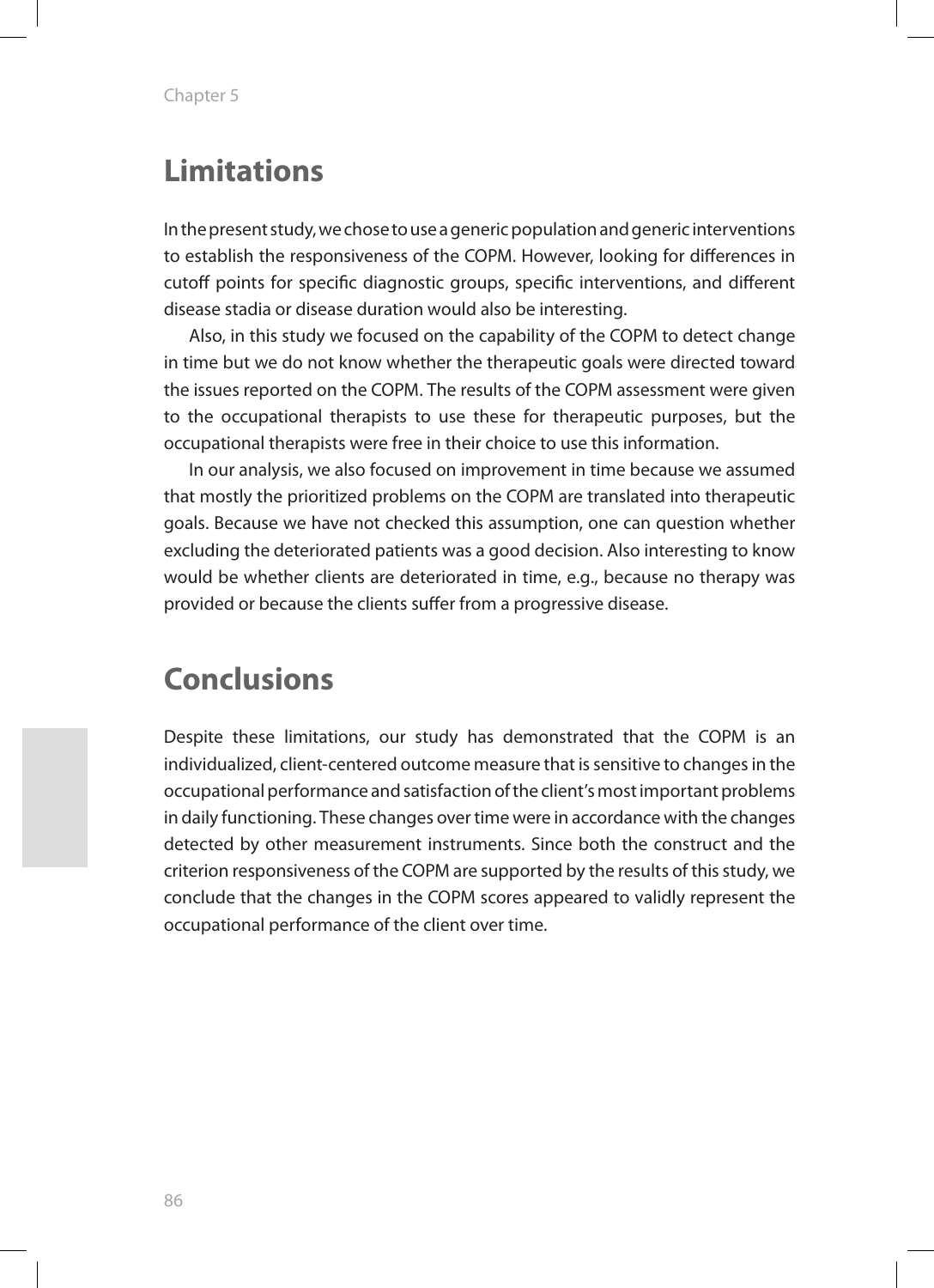# **References**

- 1. Health topics: Rehabilitation [Internet]. Geneva (Switzerland): World Health Organization; 2010. Available from: http://www.who.int/topics/rehabilitation/en/.
- 2. Carpenter L, Baker GA, Tyldesley B. The use of the Canadian occupational performance measure as an outcome of a pain management program. Can J Occup Ther. 2001;68(1): 16–22.
- 3. Wressle E, Samuelsson K, Henriksson C. Responsiveness of the Swedish version of the Canadian Occupational Performance Measure. Scand J Occup Ther. 1999;6(2):84–89.
- 4. Townsend E, Sue Stanton; Canadian Association of Occupational Therapists. Enabling occupation: An occupational therapy perspective. Ottawa (Canada): Canadian Association of Occupational Therapists; 2002.
- 5. Carson R. Are you listening? Client-centred practice in an American acute care rehabilitation hospital: a case study. Occup Ther Now. 1999;1(3):5–7 [cited 2011 Mar 22]. Available from: http://www.caot.ca/otnow/may99-eng/may99-client.cfm/
- 6. Riemsma RP, Forbes CA, Glanville JM, Eastwood AJ, Kleijnen J. General health status measures for people with cognitive impairment: Learning disability and acquired brain injury. Health Technol Assess. 2001;5(6):1–100.
- 7. Law M, Baptiste S, Carswell A, McColl MA, Polatajko H, Pollock N. Canadian Occupational Performance Measure. 4th ed. Toronto (Canada): Canadian Association of Occupational Therapists; 2005.
- 8. Townsend EA, Polatjako HJ. Enabling occupation II: Advancing an occupational therapy vision for health, wellbeing & justice through occupation. Ottawa (Canada): Canadian Association of Occupational Therapists; 2007.
- 9. Cup EH, Scholte op Reimer WJ, Thijssen MC, Kuyk-Minis MA. Reliability and validity of the Canadian Occupational Performance Measure in stroke patients. Clin Rehabil. 2003;17(4):402–9.
- 10. Eyssen IC, Beelen A, Dedding C, Cardol M, Dekker J. The reproducibility of the Canadian Occupational Performance Measure. Clin Rehabil. 2005;19(8):888–94.
- 11. Pan AW, Chung L, Hsin-Hwei G. Reliability and validity of the Canadian Occupational Performance Measure for clients with psychiatric disorders in Taiwan. Occup Ther Int. 2003;10(4):269–77.
- 12. Sewell L, Singh SJ. The Canadian Occupational Performance Measure: Is it a reliable measure in clients with chronic obstructive pulmonary disease? Br J Occup Ther. 2001;64(6):305–10.
- 13. Carswell A, McColl MA, Baptiste S, Law M, Polatajko H, Pollock N. The Canadian Occupational Performance Measure: A research and clinical literature review. Can J Occup Ther. 2004;71(4):210–22.
- 14. Bodiam C. The use of the Canadian Occupational Performance Measure for the assessment of outcome on a neurorehabilitation unit. Br J Occup Ther. 1999;62(3):123–26.
- 15. Chan CC, Lee TM. Validity of the Canadian Occupational Performance Measure. Occup Ther Int. 1997;4(3):229–47.
- 16. Dedding C, Cardol M, Eyssen IC, Dekker J, Beelen A. Validity of the Canadian Occupational Performance Measure: A client-centred outcome measurement. Clin Rehabil. 2004;18(6):660–67.
- 17. McColl MA, Paterson M, Davies D, Doubt L, Law M. Validity and community utility of the Canadian Occupational Performance Measure. Can J Occup Ther. 2000;67(1):22–30.
- 18. Verkerk GJ, Wolf MJ, Louwers AM, Meester-Delver A, Nollet F. The reproducibility and validity of the Canadian Occupational Performance Measure in parents of children with disabilities. Clin Rehabil. 2006;20(11):980–88.
- 19. Chenq YH, Rodger S, Polatjko H. Experiences with the COPM and client-centred practice in adult neurorehabilitation in Taiwan. Occup Ther Int. 2002;9(3):167–84.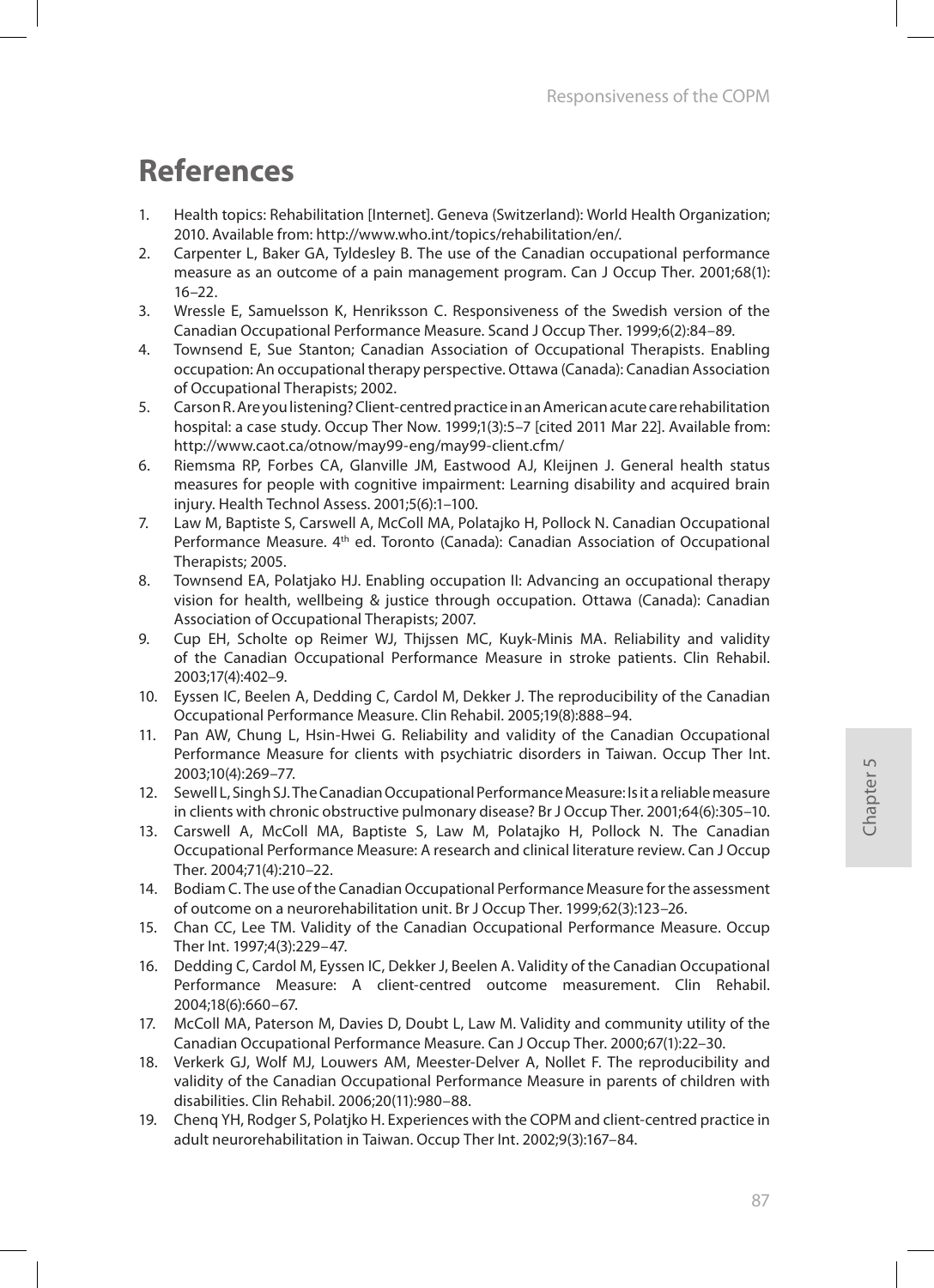- 20. Donnelly C, Eng JJ, Hall J, Alford L, Giachino R, Norton K, Kerr DS. Client-centred assessment and the identification of meaningful treatment goals for individuals with a spinal cord injury. Spinal Cord. 2004;42(5):302–7.
- 21. Donnelly C, Carswell A. Individualized outcome measures: A review of the literature. Can J Occup Ther. 2002;69(2):84–94.
- 22. Law M, Polatjko H, Pollock N, McColl MA, Carswell A, Baptiste S. Pilot testing of the Canadian Occupational Performance Measure: Clinical and measurement issues. Can J Occup Ther. 1994;61(4):191–97.
- 23. Persson E, Rivano-Fischer M, Eklund M. Evaluation of changes in occupational performance among patients in a pain management program. J Rehabil Med. 2004;36(2):85–91.
- 24. Samuelsson KA, Tropp H, Gerdle B. Shoulder pain and its consequences in paraplegic spinal cord-injured, wheelchair users. Spinal Cord. 2004;42(1):41–46.
- 25. Wressle E, Marcusson J, Henriksson C. Clinical utility of the Canadian Occupational Performance Measure—Swedish version. Can J Occup Ther. 2002;69(1):40–48.
- 26. Wressle E, Lindstrand J, Neher M, Marcusson J, Henriksson C. The Canadian Occupational Performance Measure as an outcome measure and team tool in a day treatment programme. Disabil Rehabil. 2003;25(10):497–506.
- 27. Guyatt GH, Kirshner B, Jaeschke R. Measuring health status: What are the necessary measurement properties? J Clin Epidemiol. 1992;45(12):1341–45.
- 28. Middel B, Van Sonderen E. Statistical significant change versus relevant or important change in (quasi) experimental design: Some conceptual and methodological problems in estimating magnitude of intervention-related change in health services research. Int J Integr Care. 2002;2:e15.
- 29. Mokkink LB, Terwee CB, Patrick DL, Alonso J, Stratford PW, Knol DL, Bouter LM, De Vet HC. The COSMIN study reached international consensus on taxonomy, terminology, and definitions of measurement properties for healthrelated patient-reported outcomes. J Clin Epidemiol. 2010;63(7):737–45.
- 30. Bot SD, Terwee CB, Van der Windt DA, Bouter LM, Dekker J, De Vet HC. Clinimetric evaluation of shoulder disability questionnaires: A systematic review of the literature. Ann Rheum Dis. 2004;63(4):335–41.
- 31. Terwee CB, Dekker FW, Wiersinga WM, Prummel MF, Bossuyt PM. On assessing responsiveness of health-related quality of life instruments: Guidelines for instrument evaluation. Qual Life Res. 2003;12(4):349–62.
- 32. Mokkink LB, Terwee CB, Patrick DL, Alonso J, Stratford PW, Knol DL, Bouter LM, De Vet HC. The COSMINchecklist for assessing the methodological quality of studies on measurement properties of health status measurement instruments: An international Delphi study. Qual Life Res. 2010;19(4):539–49.
- 33. Mokkink LB, Terwee CB, Knol DL, Stratford PW, Alonso J, Patrick DL, Bouter LM, De Vet HC. The COSMIN checklist for evaluating the methodological quality of studies on measurement properties: A clarification of its content. BMC Med Res Methodol. 2010;10:22.
- 34. Effing E, Dirx E, Sleegers EJ, Van Meeteren N. De responsiviteit van de COPM, ARA en SODA voor veranderingen in handvaardigheid bij plastisch-chirurgische handpatienten [The responsiveness of the COPM, ARA, and SODA to detect changes in hand skills of patients after plastic surgery.] Nederlands Tijdschrift voor Ergotherapie. 1999;27(3):109-16 [cited 2011 Mar 22]. Available from:http://www.boomlemma.nl/
- 35. Case-Smith J. Outcomes in hand rehabilitation using occupational therapy services. Am J Occup Ther. 2003;57(5):499–506.
- 36. Van Duijn HM, Niezen AA, Cardol M, Corder-Bartels IE, Verkerk GJQ. Canadees meetinstrument voor handelingen en vaardigheden [Canadian Occupational Performance Measure (COPM)—Dutch version]. Amsterdam (the Netherlands): AMC/VU University Medical Centre; 1999.